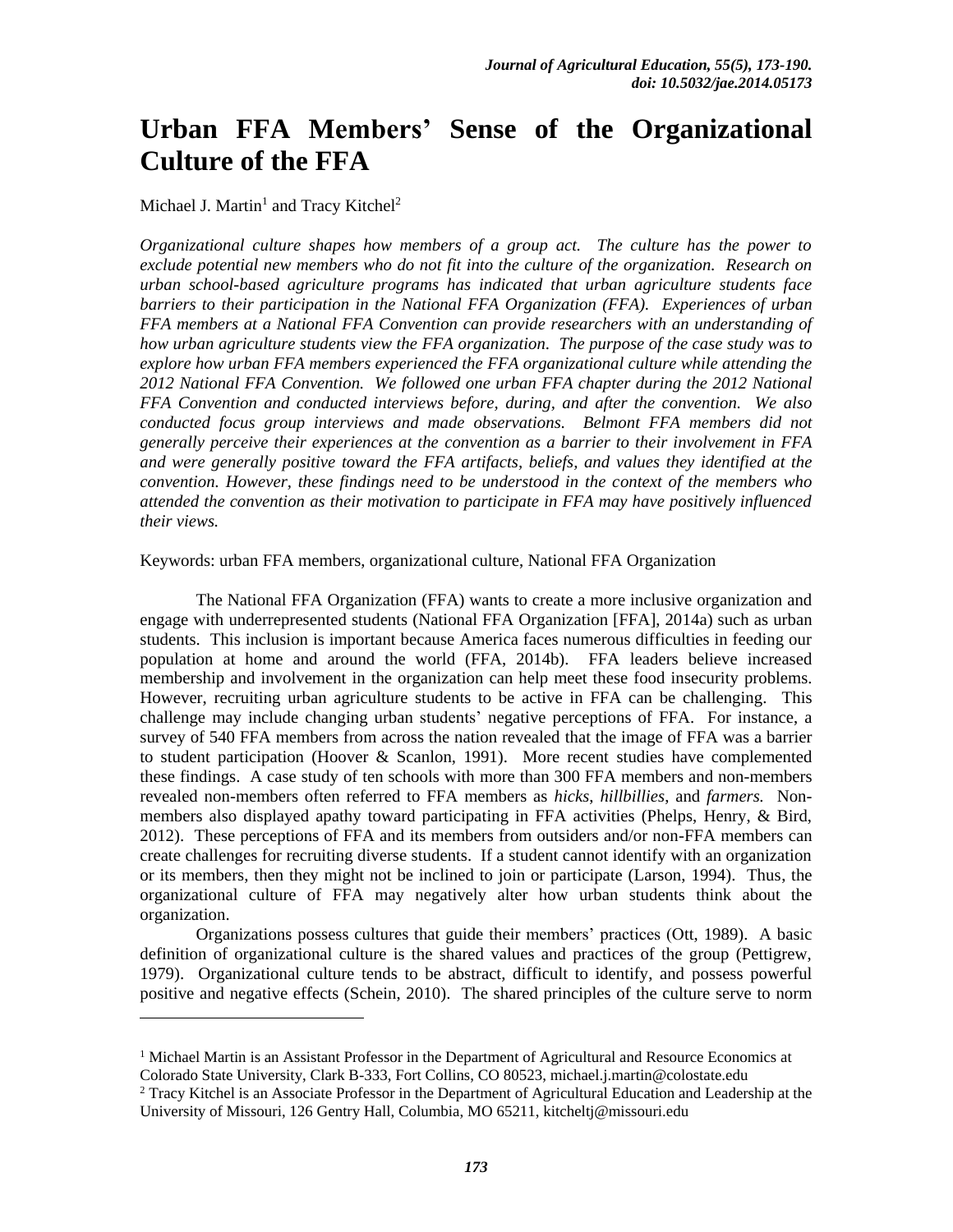the behaviors of the group. A well-developed organizational culture can provide stability and purpose for members (Schein, 2010). Organizational culture can also have negative influences. For example, research has indicated some working women experienced a glass ceiling in their careers because of a male-dominated organizational culture (Vianen & Fischer, 2002). Urban youth organization studies revealed if students do not perceive they belong or cannot relate to a group, then they will not participate (Larson, 1994).

Research on urban youth participation in after-school programs sheds some light on to the importance of organizational culture. Studies have highlighted how students' perceptions of their cultural fit with after-school organizations influenced their decisions to participate (Borden, Perkins, Villarruel, & Stone, 2005; Harvard Family Research Project [HFRP], 2004). For instance, researchers examined the role of organizational leaders' culture (ethnicity) in students' decision to participate. A study of the Boys and Girls Clubs of New York City and Boston revealed students gravitated toward leaders who had the same background and ethnicity (Herrera & Arbreton, 2003). Understanding the significance of organizational culture on urban youth participation is critical, considering the rural heritage of FFA (Martin & Kitchel, 2013). Likewise, understanding how urban students view the organizational culture of FFA may be important to ensuring their participation in the organization.

## **Theoretical Framework – Organizational Culture**

The culture of an organization is omnipresent. Even large global organizations with numerous regional subunits have organizational cultures filtering throughout the systems (Schein, 2010). The term culture within the phrase organizational culture has multifaceted components. First, culture manifests itself at different points in members' lives (Schein, 2010). The macroculture of an organization could guide the actions of an organization's members at the local level; however, the microculture at the local level could subvert that macroculture. For instance, the National FFA Organization encourages the agrarian traditions of the organization by requiring the FFA official dress during certain activities (Martin & Kitchel, 2013, FFA, 2014d); yet, a local FFA chapter can counter this agrarian value by not enforcing the official dress requirement with their members. Cultural distinctions, insignias and customs are important to establish identity and to convey a sense of belonging. This study examines how urban FFA members' viewed the macroculture of FFA presented at the National FFA Convention and how their impressions influenced their decisions to participate at the microculture level (i.e., in the local FFA Chapter).

Whatever the source, the culture of an organization shapes the practices of its members (Schein, 2010). Learning the practices of a group involves the socialization of members through the use of symbols, role models, and rituals (Hofstede, Neuijen, Ohayv, & Sanders, 1990). However, organizational culture is not easily discernible from the outside (Schein, 2010). Identifying organizational culture requires an examination of the *artifacts* and *espoused beliefs* of the group. Artifacts are the visible objects and observed behaviors of the group. The espoused values include the goals, strategies, and philosophies developed for the group. Artifacts and espoused values help define the basic underlying assumptions of the group, which represent the taken for granted beliefs of the organization (Schein, 1990). In this study, the artifacts were the different FFA events that members experienced during the convention. The espoused beliefs and values were the statements that members made about FFA before, during, and after convention.

## **Purpose and Research Questions**

The purpose of this case study was to explore how urban FFA members experienced the organizational culture of FFA while attending the National FFA Convention. This study aligned with Priority Area #5 of the National Research Agenda (Doerfert, 2011). Three research questions guided this study: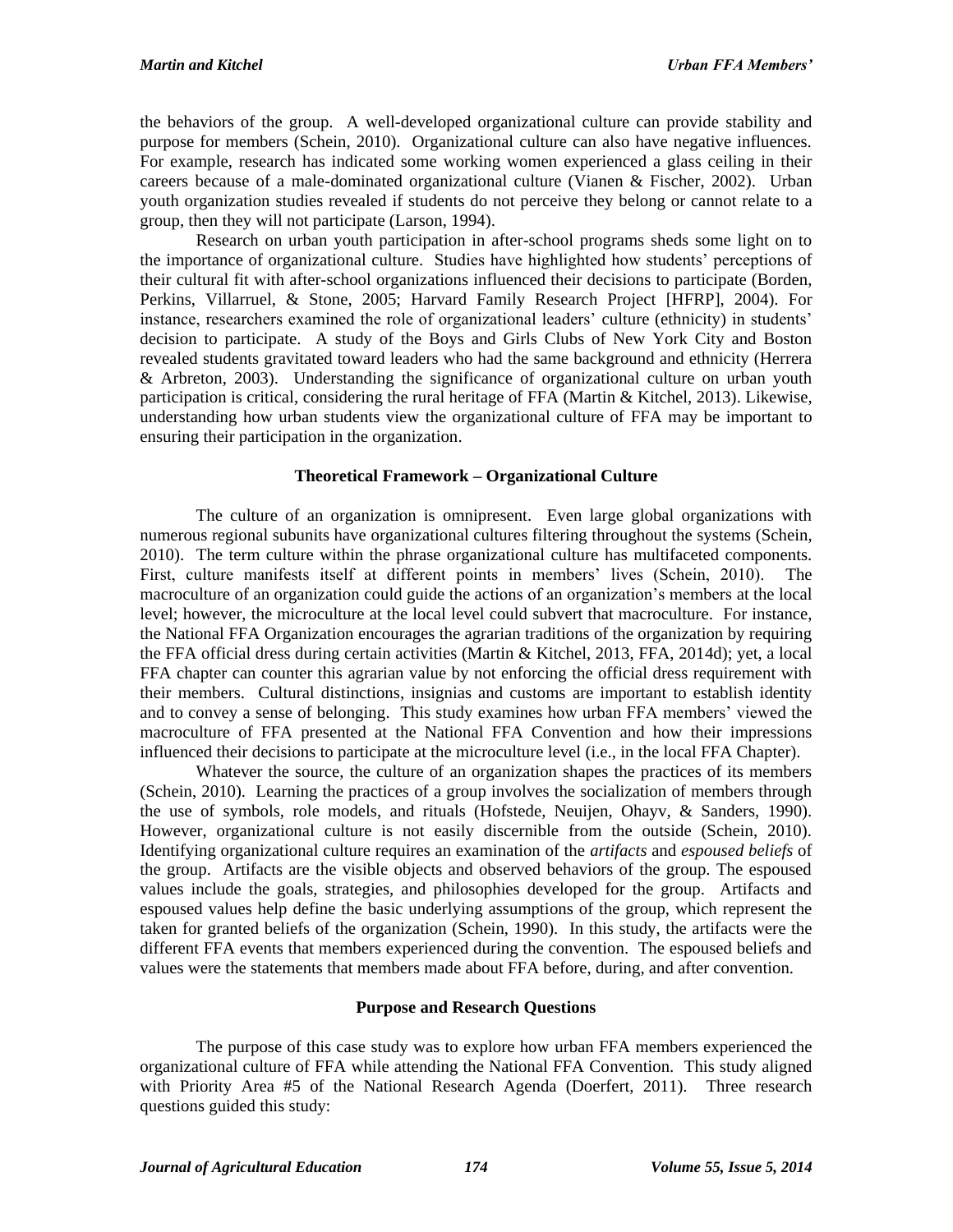- 1. How did urban members negotiate their connections (or lack thereof) to FFA before the National FFA Convention?
- 2. How did urban members characterize their experiences at the opening session, career expo, and workshops of the National FFA Convention?
- 3. How did urban members negotiate their connection (or lack thereof) to FFA after the National FFA Convention?

#### **Methods**

We operated under a post-positivist epistemology for this case study. Post-positivism presupposes that theories govern the world; however, we cannot be positive about our claims of knowledge. Post-positivist research relies heavily on frameworks to guide the investigation and data analysis (Guba & Lincoln, 2005; Phillips & Burbules, 2000). The subjectivity of the researcher is important in post-positivist research. We were considered insiders to FFA as former FFA members and officers. We were also school-based teachers of agriculture and FFA advisors. This case study examined how the organizational culture influenced urban FFA members. The unit of analysis was the organizational culture of FFA as experienced by urban FFA members at the 2012 National FFA Convention. The duration of the case study and experiences of the members immediately before, during, and after the convention formed the boundaries of the case. The theory of organizational culture formed the framework for this study. Organizational culture was identified as the principle framework from a review of literature on urban and non-traditional agricultural education students and FFA members. The theory of organizational culture, as explained within this study, would help explain why some students do not identify with the National FFA Organization.

The case under investigation was bounded by the members of the Belmont FFA Chapter (pseudonym) and those members who attended the National FFA Convention. The FFA chapter at Belmont High School was purposively selected for a variety of reasons. First, the school was part of a large metropolitan school district, and the students had few ties to production agriculture and rural life. This perspective differed from the presumed values displayed at the National FFA Convention (Martin & Kitchel, 2013). Secondly, the Belmont FFA advisors routinely took 10 to 18 FFA members to the National FFA Convention. The trip to convention was one of the few FFA activities Belmont FFA members experienced beyond the local chapter. The members' unfamiliarity with FFA beyond the chapter level is important for this study. The National FFA Convention was chosen as the other boundary of this case because the convention displayed a high level of visible organizational culture. The event has been described as a celebration of FFA culture (Miner, 2003). The list of activities highlighting the organizational culture includes the convention sessions, career expo, entertainment, tens of thousands of FFA jackets, workshops, and more. No other experience could have allowed members to experience this degree and intensity of the organizational culture in a short period time.

#### **Case Description**

Belmont High School was set in the center of the metropolitan area of Golden (pseudonym). Golden is located in a Midwestern state and has over 300,000 residents with the surrounding area having more than 2.5 million residents. Belmont was a magnet school serving students from every corner of Golden. The student body was racially and ethnically diverse. The Belmont student population featured 60% African-Americans, 20% Caucasian, and 20% Asian and Hispanic. The school had two agriculture teachers. Each teacher had a curriculum pathway: veterinary science and horticulture. Both teachers were Caucasian and female. The more experienced teacher, Mrs. Kroner, had been teaching at Belmont for the past five years, while the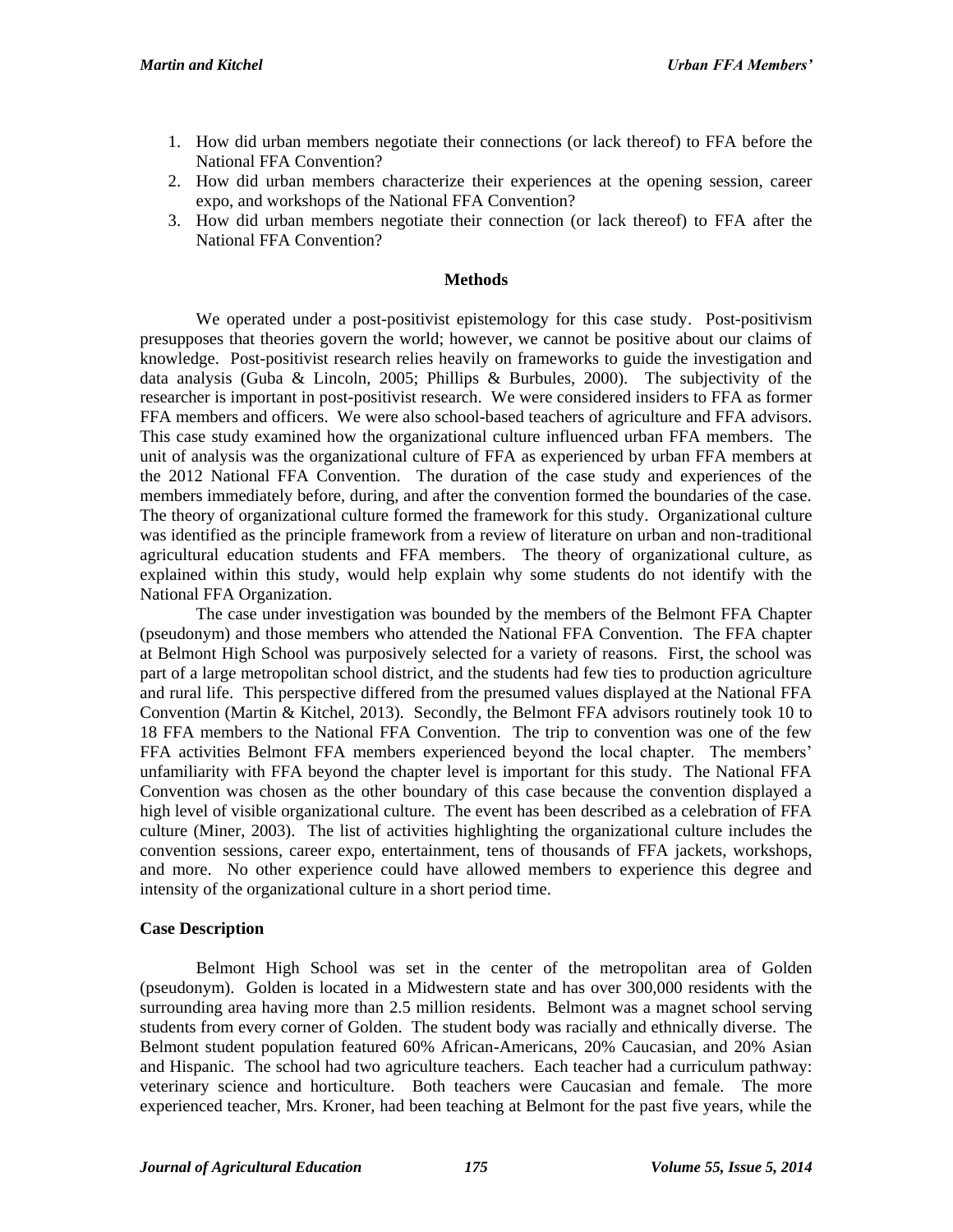other teacher, Ms. Hamilton, was entering her second year at Belmont. Both teachers came from predominately rural and traditional FFA programs while in high school. The student population of the agriculture program was generally representative of the school; however, this study focused only on the FFA members attending the National FFA Convention. The 15 FFA members included 14 females and one male; ten Caucasians, three African-Americans, one Hispanic, and one bi-racial member. The racial breakdown of the members attending the National FFA Convention did not closely align to the demographics of the Belmont agriculture program. They were grade classified as six juniors and nine seniors. The members were given pseudonyms to protect their identity. Table one outlines the participants of the study.

## Table 1

| Name      | Grade  | Gender | Race/Ethnicity   | Teacher      | Convention     |
|-----------|--------|--------|------------------|--------------|----------------|
|           |        |        |                  |              | Returner       |
| Andrea    | Junior | Female | Caucasian        | Mrs. Kroner  | No             |
| Sally     | Junior | Female | Caucasian        | Mrs. Kroner  | No             |
| Caroline  | Junior | Female | Caucasian        | Mrs. Kroner  | No             |
| Amber     | Senior | Female | Caucasian        | Mrs. Kroner  | No             |
| Sara      | Junior | Female | Caucasian        | Mrs. Kroner  | N <sub>0</sub> |
| Lorie     | Junior | Female | Caucasian        | Mrs. Kroner  | N <sub>0</sub> |
| Linda     | Junior | Female | African-American | Mrs. Kroner  | N <sub>0</sub> |
| Maggie    | Senior | Female | Caucasian        | Mrs. Kroner  | Yes            |
| Maria     | Senior | Female | Caucasian        | Mrs. Kroner  | Yes            |
| Beth      | Senior | Female | Caucasian        | Mrs. Kroner  | Yes            |
| Tami      | Senior | Female | Caucasian        | Mrs. Kroner  | No             |
| Yolanda   | Senior | Female | African-American | Ms. Hamilton | <b>Yes</b>     |
| Stephanie | Senior | Female | Bi-Racial        | Mrs. Kroner  | Yes            |
| Raul      | Senior | Male   | Hispanic         | Ms. Hamilton | Yes            |
| Sasha     | Senior | Female | African-American | Ms. Hamilton | Yes            |

*Characteristics of Members* 

The two teachers served as the co-advisors of the FFA chapter. Members usually had little contact with traditional agriculture; although some had experience with nontraditional agriculture topics before entering the agriculture programs such as urban pet care. Most of the FFA members in this study had participating in at least one FFA activity and no more than three activities above the chapter.

## **Data Collection and Data Sources**

Data were collected during a two-month time span with four data collection sessions, which generated 14 sets of data along with researcher's observations. These data points included: 1) interviews before the convention; 2) researcher's observations during the convention; 3) focus groups conducted during the convention; and 4) a set of interviews within three weeks of the convention. The first data set included 15 interviews with the members three weeks before the convention. The interviews ranged from seven to fifteen minutes. We utilized a variety of introductory, probing and clarifying questions during the semi-structured interviews (Kvalve, 1996). The interview questions focused on the organizational culture of the Belmont FFA chapter and how members fit into the culture (see Appendix A for all protocols). This interview session also focused on members' expectations prior to visiting the National FFA Convention.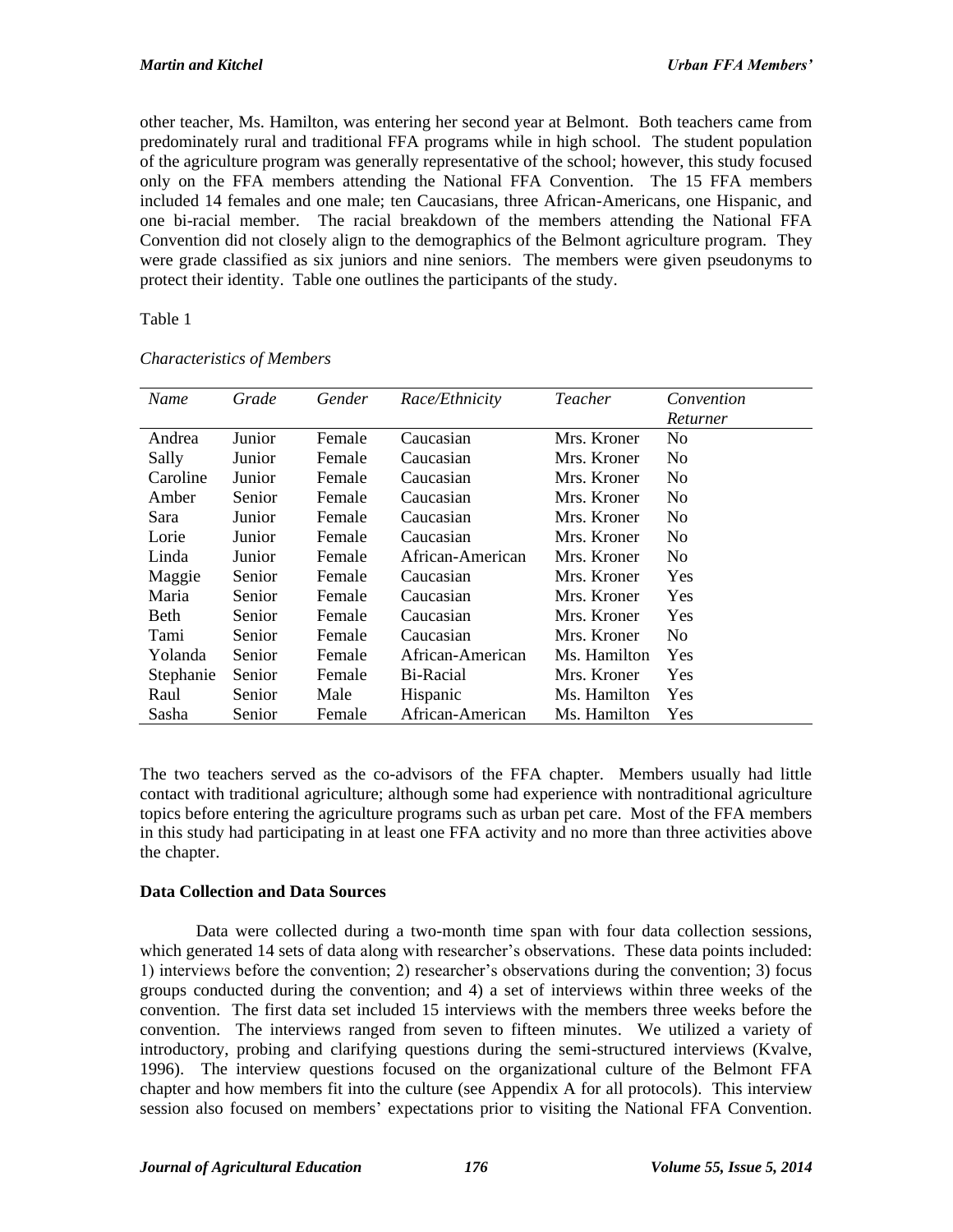The second data set was collected during the National FFA Convention as we observed members' interactions during the convention. We observed students during six time periods at the convention. The students were observed during the opening session, talent show, a workshop, and four times at the career expo. We recorded the dialogue, context, and experience of the FFA members in the field notes (Emerson, Fretz, & Shaw, 1995).

The five focus groups with the Belmont FFA members at the National FFA Convention formed the third data session (Krueger, 1994). The first set of two focus groups was conducted after a short first day at the convention and it lasted 15 minutes. The second set of three focus groups, conducted after the second day at the convention, lasted more than 30 minutes each. The focus group sessions began with open-ended questions about the events of the day. Probing questions were utilized to gather important details about the experiences of the group. The group discussions centered on what the members learned and what they thought about the culture of FFA at the convention. Finally, the fourth data set featured introductory, probing, and clarifying questions during a semi-structured interview with the members three weeks after the convention. The 15 interviews ranged from six to fifteen minutes in length. The interviews explored the experiences of the members while at the convention.

## **Data Analysis**

The theory of organizational culture served as the framework for the data analysis. The use of a theory to guide data analysis was an appropriate design for a post-positivist research study (Yin, 2009; Guba & Lincoln, 2005). This research followed the ladder of analytical abstraction for the data analysis outline (Carney, 1990). The ladder of analytical abstraction had five stages.The purpose of Stage 1 was to transcribe the notes and interviews. We conducted 30 interviews, observed the members six different times, and conducted five focus groups. The resulting data set included nearly five hours of audio recordings, which was transcribed into approximately 6,000 lines of data. The goal of Stage 2 was to begin the coding process by identifying passages in the data set, which related to the research questions. We employed a structural coding technique tying together the research questions and codes (Saldaña, 2013). We coded the data according to the codes identified from the research questions. These codes were grounded in the framework of organizational culture as described by Schein (2010).

The members' experiences at the National FFA Convention's opening session, career expo, and a workshop represented the artifacts of the National FFA Organization. These three artifacts were multifaceted events that each member experienced. We coded statements from members about their experiences at each of these events. For instance, Amber commented about how she enjoyed the laser light show when they were introducing the National FFA Officers, which was coded for the opening session. The members' perceptions of their fit in the organization aligned to the espoused beliefs and values of the National FFA Organization. The members' interpretation of the beliefs and values of FFA was significant because of this study's goal to explore the members' participation in FFA events. We coded for statements from members about their ability to identify with FFA. For example, Tami discussed how she could identify with FFA because she did not want to leave the organization after graduation.

Stage 3 of the ladder of analytical abstraction was the transformation of coded data into themes. This was a two-step process. In Stage 3a, we organized all highlighted passages into a 34-page data matrix. Stage 3b was to code the data matrix to identify themes and subthemes according to each research question. Nine themes were identified. This analysis was packaged into a seven-page theme matrix. Stage 4 of the data analysis required us to cross-check the themes. This additional layer of data analysis allowed us to refine and verify the themes. The goal of the ladder's Stage 5, representing analytical abstraction, was to synthesize the data into a concise paragraph. We developed a research section summary to highlight the abstracted findings of the study.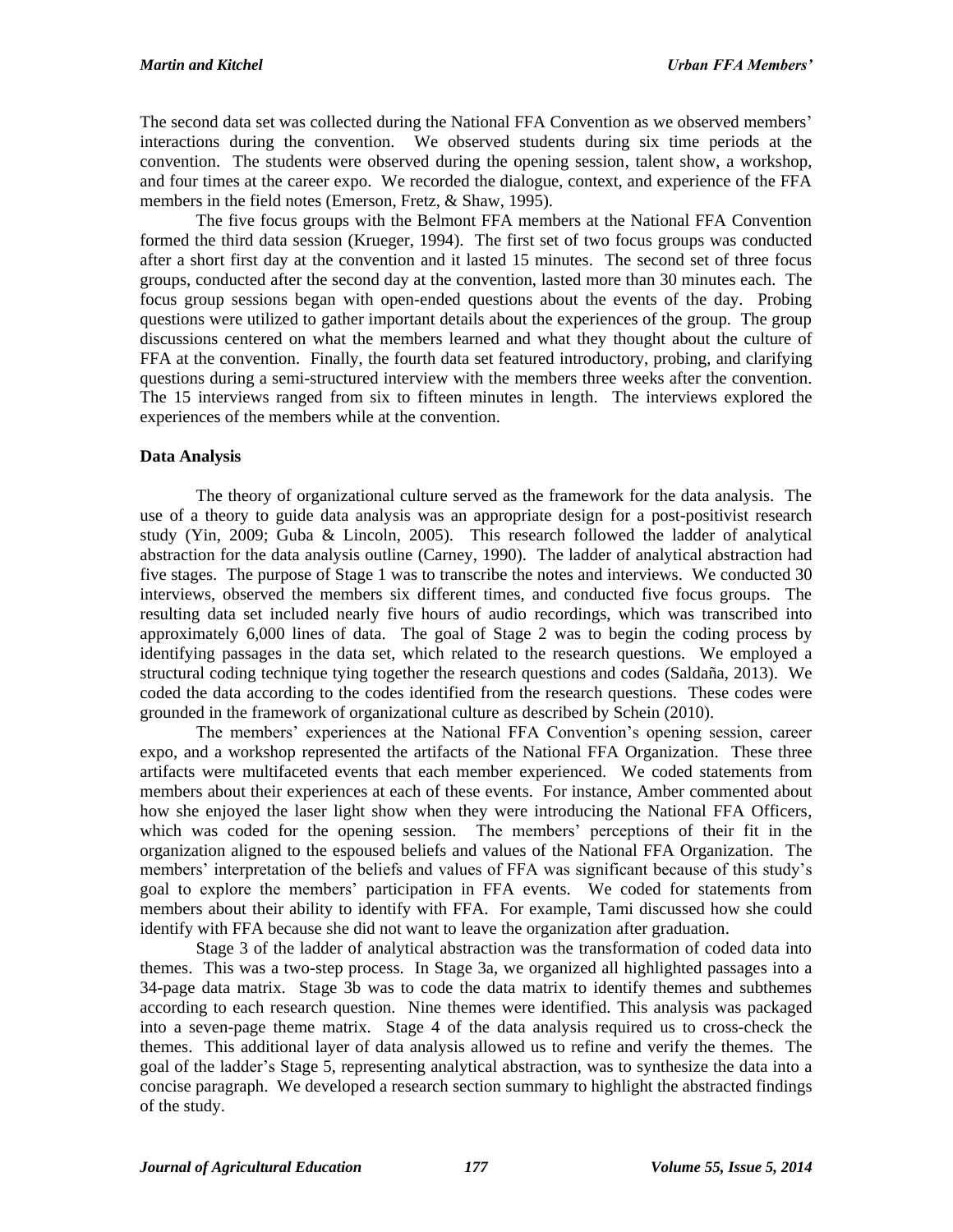## **Measures of Verification**

The application of numerous standards of qualitative rigor helped ensure the research was conducted correctly and that the findings had merit. We used standards of qualitative rigor from Yin's (2009) case study methodology. We built construct validity (i.e., credibility) into the study by utilizing multiple sources of data and developing a chain of evidence during the data collection phase. Construct validity was also developed by discussing the initial findings of the report with key informants, the FFA members. The goal of establishing reliability was to minimize errors and biases. We developed reliability by constructing an audit trail. The audit trail included the interview protocols, notes from the interviews and observations, initial data analysis notes, and an outline of data analysis procedures (Yin, 2009). Internal validity (i.e., credibility) described the way that conclusions were drawn from the data. The internal validity of the findings was established through the exploration of rival explanations of the observed phenomenon. We encouraged participants to talk about ideas and experiences that countered the theoretical explanation of organizational culture. External validity (i.e., transferability) referred to the ability of the findings to be generalized beyond the observed case. We acknowledged that single-case study design does not have the ability to make strong generalizations; however, an analytical generalization, which utilizes a theory as a template to facilitate the study, was appropriate (Yin, 2009).

## **Results**

The findings section was divided into themes which emerged from the data based on the data points before, during, and after the 2012 National FFA Convention.

## **Before the Convention Theme: Members Attempted to Negotiate their Fit**

The Belmont agriculture program required students to become FFA members. The membership mandate led to different expectations from members as they anticipated their involvement in FFA. Beth could not recall why she joined beyond saying, "I guess it was a requirement for the class." Sally echoed this same feeling, "I didn't really know what FFA was when I first joined. It was just like in pre-vet; we also do FFA, and I just joined because it was part of the class." The interviews with the juniors revealed their lack of knowledge about FFA. Some students joined with the intention of having new experiences. Tami said, "Well, I joined because I wanna go out and meet new people, because I like to meet people. I'm a people person. I like to talk to people, like to interact with people. So I'm, very talkative." None of the juniors listed any specific FFA activity or benefit from membership other than general personal development attributes. Most had no FFA experiences beyond the few activities their chapter hosted. Their preconceived notions about the organization were limited.

The first interviews focused on how members found connections to FFA. The junior year members needed some time to think through their answer. Andrea said, "I'm not really sure yet." Beth answered, "I think so, yeah. … Well like, like… I just think so." These answers were not surprising considering the juniors had attended very few FFA activities. The seniors had a clearer conceptualization of their connections to FFA. Raul saw FFA as a way to develop his leadership skills. "Yeah, you know I'm in ROTC and JROTC, and we learn a lot about leadership and our potential as people, and we do the similar thing [in] FFA." Some of the seniors aligned their FFA identities with their enthusiasm for working with animals. Tami said, "Yes I have [found an identity in FFA]... working with animals is rewarding. And they also can be your best friend." The interviews before the National FFA Convention highlighted the ability of the seniors to identify with FFA after one year.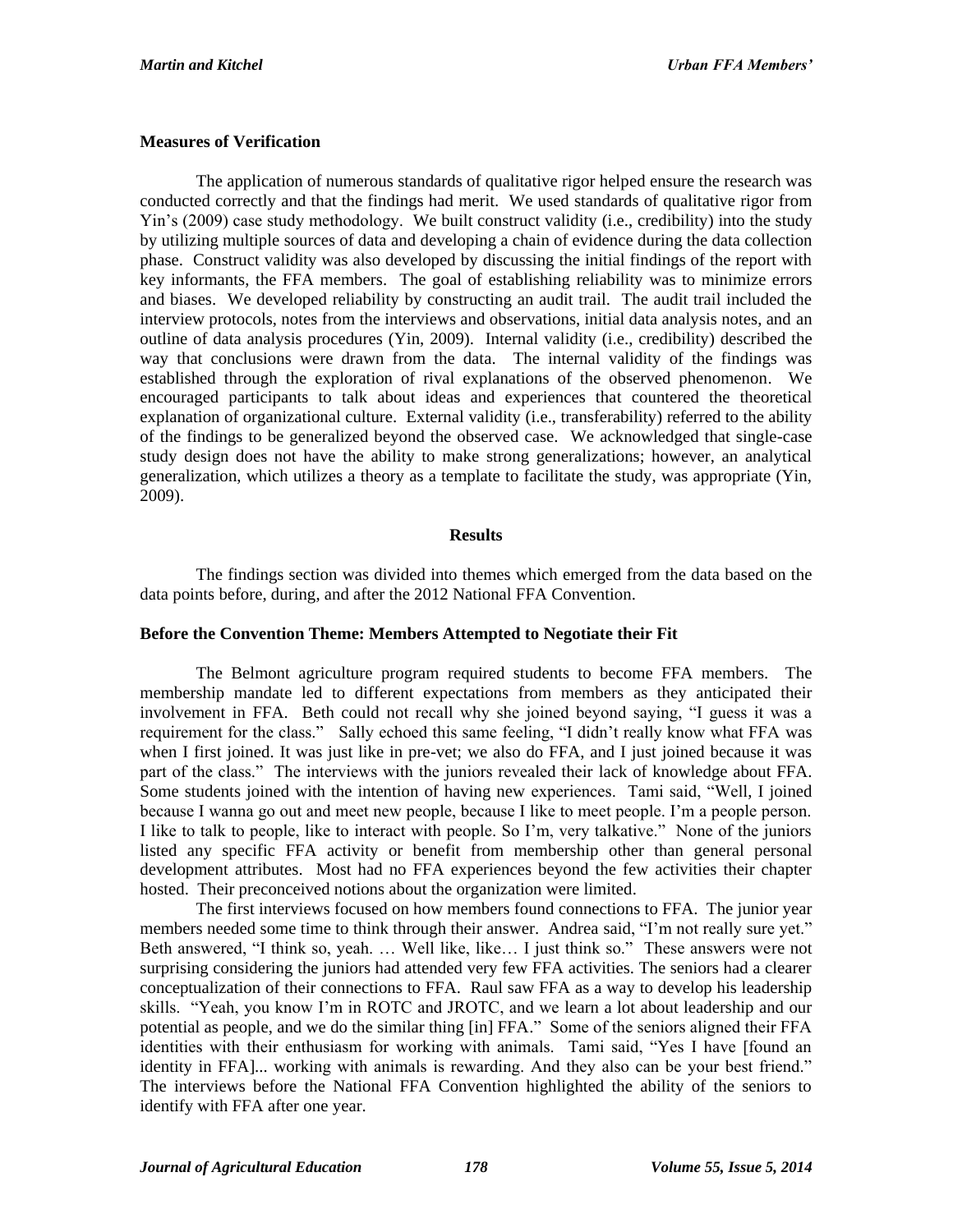#### **During the Convention Theme: A Heightened Cultural Awareness**

The members cited a heightened sense of cultural awareness while walking around the National FFA Convention Career Expo. The awareness was typically their curiosity about people from different places; however, the members did spend time unpacking their own culture and contemplating the interesting aspects of other cultures. Sasha, Yolanda, and Raul wandered through the Career Expo floor for more than an hour. The first day was less crowded, and they were able to have more interactions with other FFA members. Yolanda spotted a small group of Black FFA members walking through the Career Expo. She exclaimed, "Hey, Black people, you never see them here." She later claimed that her statement was a joke.

Most of the members expressed an interest in the different accents they were hearing. A member during a different focus group commented, "As soon as you talk to somebody from somewhere else, you catch on the accent and it's awesome." This awareness of other people's accents caused them to think about their accents. One student noted, "They probably had the interpretation of us being from the city because we have the city accent." One member during focus group session expressed concern about how they might sound if they talked to a college recruiter: "The recruiter will think [we] talk like urban ghetto kids. They'll just look down." The members seemed to be able to draw links between their different accent and culture compared to the accents and cultures of the predominantly rural and white members.

#### **During the Convention Theme: Lack of Meaningful Intergroup Interactions**

The members spent most of their time at the Career Expo either aimlessly walking around or seeking autographs. They did not engage people in meaningful conversations. The term meaningful conversation is used subjectively; we considered members talking to anyone for more than one minute as meaningful. Members got distracted with finding signatures, obtaining free items, and doing activities within their smaller group. The only directive their advisors gave them was to collect FFA members' signatures from across the nation. The National FFA Convention guidebook included an autograph page with each state and territory listed followed by signature lines for FFA members from that state or territory to sign. The autograph prerogative seemed a good start; however, the Career Expo quickly became congested and even soliciting random FFA members for signatures became cumbersome. The search for free promotional items (e.g., sunglasses, pens, snacks) provided by the exhibitors also occupied the members' time at the Career Expo. Yolanda was excited about exploring the Expo on the first day. As the group was registering, she excitedly said, "There are people taking our free stuff!" Members were often diligent in their quest for freebies once in the Expo. They would only approach booths and talk if they knew they would receive a free item. Sara said she had a meaningful conversation with a college-aged woman about agricultural sororities; however, this conversation had lasted less than a minute. Sara later admitted that she was only trying to get autographs. As one member said during the focus groups, "I didn't really talk to anybody."

## **During the Convention Theme: Members Investing into the Opening Session Activities**

The Belmont FFA members attended the second of the repeated Opening Sessions on the morning of the second day of the convention. Some members participated in the fun atmosphere of the session. A few members danced to the music playing before the start of the session. Later the new FFA mascot, Flyte, a human-sized owl, appeared in the mezzanine above. Maria and Andrea rushed to dance with the owl and other FFA members. Most of our group stood-up and cheered to welcome the National FFA Officers as they walked on stage. Yolanda, the chapter Vice-President, repeated her lines of the FFA Opening Ceremony with the National FFA Vice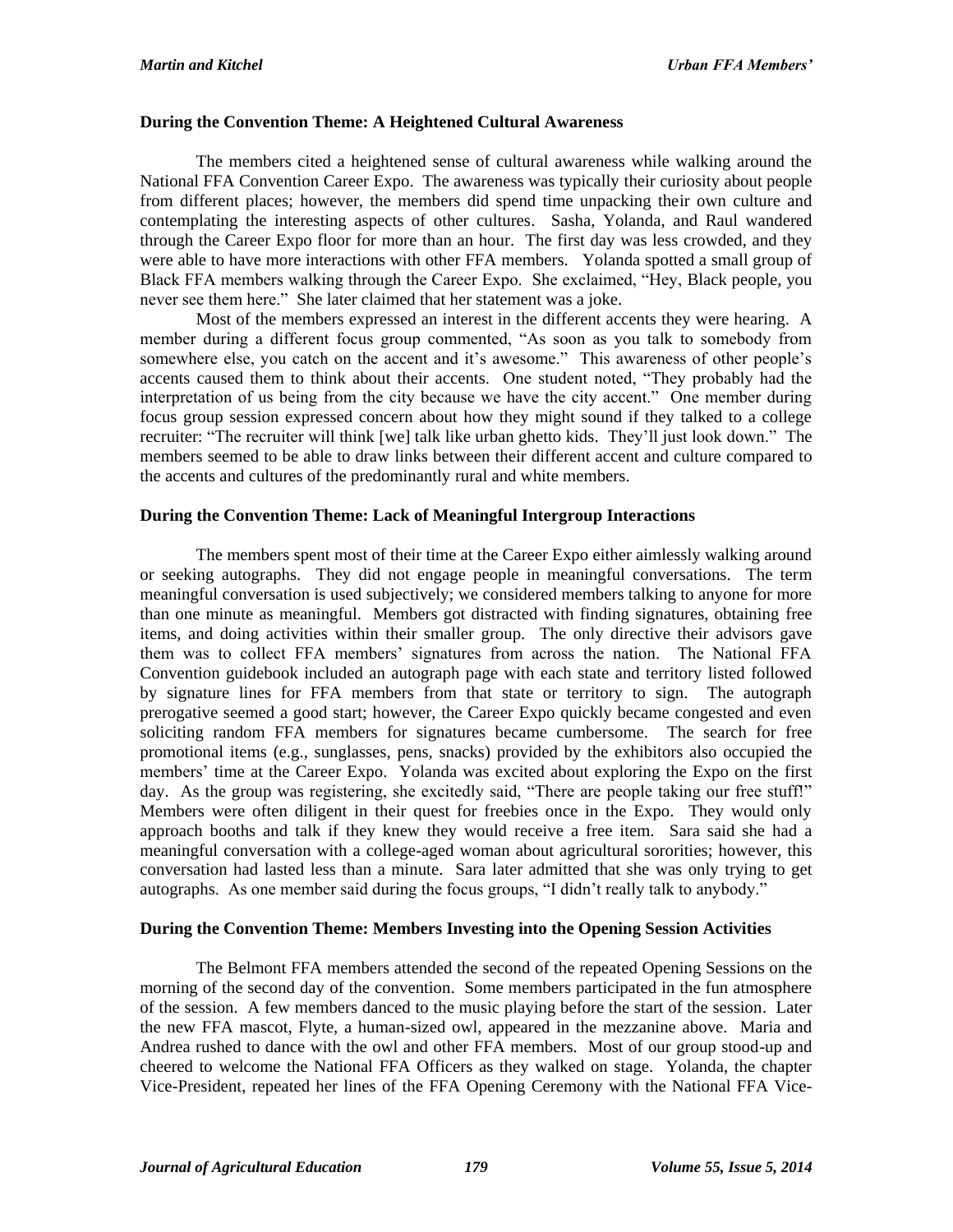President. All of the members stood-up to recite the passage encouraging engagement, "FFA members, why we are here?" at the end of the FFA Opening Ceremony.

Students started to look a little sleepy during the National FFA Advisor's speech. Raul complained everyone was repeating themselves during their speeches by constantly welcoming us and hyping the convention. Yolanda, Sasha, and another student began to doze off by the time the FFA Band started to play. Other students visibly strained to stay awake. Their interests were peaked when Scott Hamilton, the keynote speaker, started speaking. However, a few members- even during what should be the wake-up call of the convention--started to fall asleep again during Hamilton's speech. When a sleeping member was asked why they couldn't stay awake, they replied: "It [the speaker] was boring."

Some members appreciated the messages they heard during the Opening Session. They expressed their opinions during the focus groups later that the evening. The following dialogue highlighted the positive messages a few students took away from the Louisiana FFA member who was once homeless and food insecure and told her story during the Opening Session:

Lorie - "The one part was kind of sad because you had to hear her [an FFA member who was formerly homeless and food insecure] life story."

Caroline - "I think at the same time it was actually rewarding because you actually could see how she came back from what happened to her, and [she] actually be[came] a positive influence on other people and see that how she didn't let her situation bring her down."

These opinions about the messages from the Louisiana FFA member were generally shared by Belmont members.

#### **During the Convention Theme: Workshops Produced Mixed Results for the Members**

Mrs. Kroner and Ms. Hamilton expected their members to attend at least one leadership workshop at the convention. Members had their choice of different workshops during the afternoon of the second day. The group arrived at the convention hall late and a crowd had already formed. The room hit capacity before all of us could enter. Only three members attended the first workshop and four members attended another workshop later in the afternoon. The seven members who attended the workshops expressed mixed feelings about their experience. Maria seemed to have the most profound experience. We witnessed her demonstrating leadership skills in front of 200 other FFA members. She spoke to the gathering twice, later saying it was the highlight of the convention for her. The workshop got her out of her shell. "Yeah," she agreed, "It built up my confidence." Another member at the same workshop said, "Oh yeah, Maria was definitely in her element. She started standing up. She was really participating." The three members at the other workshop did not have the same experience as Maria. One reported that during the group activities, "[I] ended up standing off to the side."

## **After the Convention Theme: Convention Helped Create Meaningful FFA Connections**

Members generally had a positive experience at the convention. Maria said, "My experience was amazing. I got to meet a lot of new people. I developed my leadership skills. And, overall I felt like it was a pretty good experience." They noticed the many rural agriculture images compared to the sparser urban agricultural images. Amber was asked if the agriculture she saw matched what she sees near her home. She replied simply, "No. Most of it was farming." Some of the members were able to rationalize this rural focus through their experience as pre-veterinary students. Linda discussed the lack of urban agriculture concepts at the convention. "[It] is probably more in the little cities because there are more people that know about it… I'm okay with it; [the rural agriculture focus] is not that bad." Some members were not discouraged by the ruralness of the convention; in fact, some members contextualized the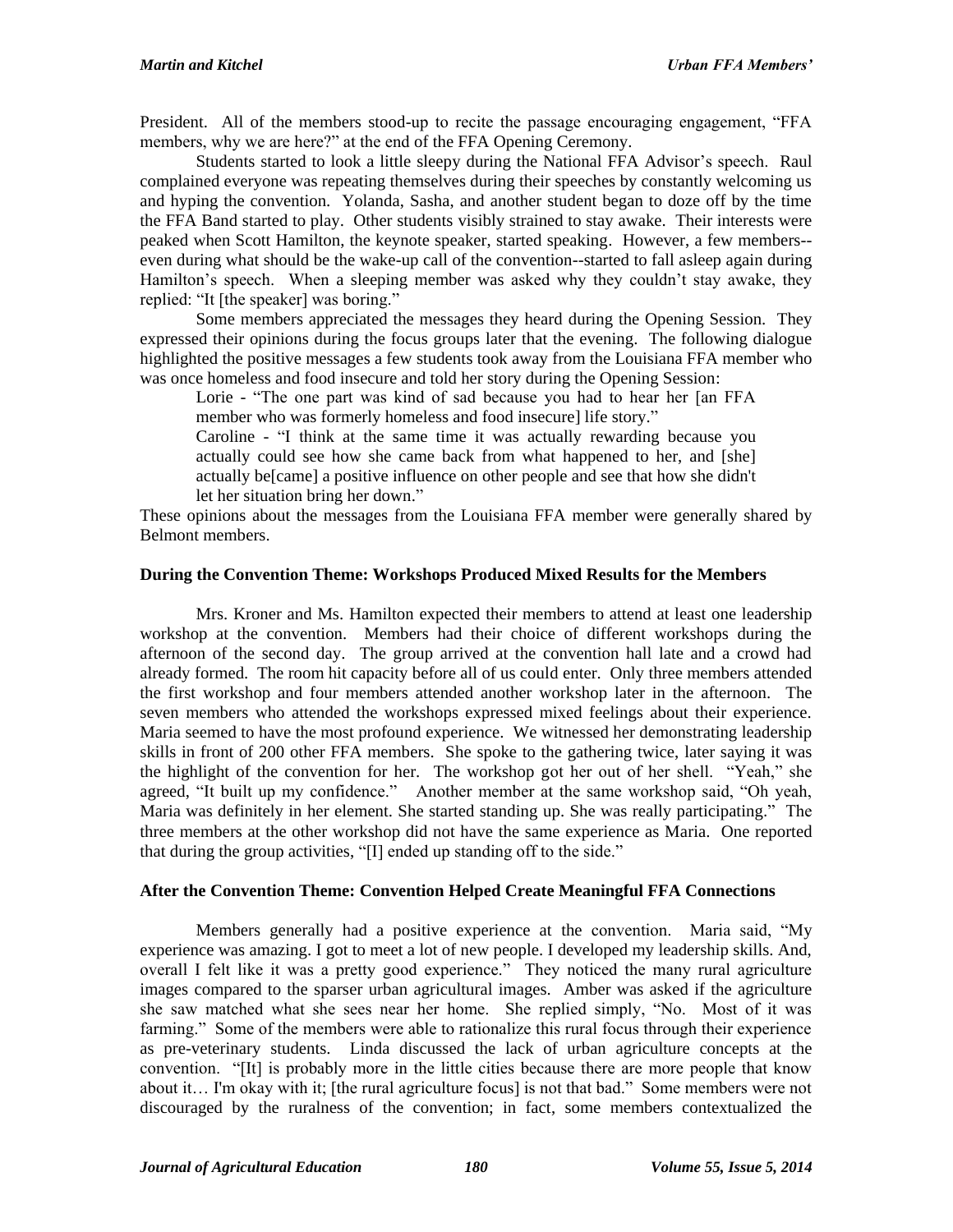messages to have meaning in their own urban contexts. Raul believed in this same type of linkage between rural and urban agriculture. "I see chickens in the city all time. People have them in their backyards…. [the agriculture emphasis at convention] was a good balance; there were things that can be taken back to the urban lifestyle." While some members took meaning from the rural-centered agriculture messages at the convention, other members wanted to see more artifacts of urban agriculture.

Most Belmont members thought they could connect with FFA. Tami discussed how she did not want to leave the convention. "It felt good. I felt like I was a member, and I felt like a professional officer there. I had a lot of fun. Right now, I'm set on going to a community college. I may end up starting an FFA chapter there." The FFA jacket also had an interesting persuasive ability to strengthen members' perceived connection to FFA. Yolanda said the jacket "Makes you feel official; like you're from a different chapter, but we're all one." Some members did not develop a connection to FFA after the convention. Caroline felt conflicted about her connection. Before the convention she did not know if she had a connection, and after the convention she reported she felt kind of like a member. She described it simply as, "Kind of in the middle." Amber reported, "I still feel the same. I'm still a member, but not really doing anything. You pay the dues, but you don't really do anything for the agriculture thing." However, this lack of connection to FFA was only discussed by three of the fifteen members.

# **After the Convention Theme: Members Critique of the Convention's Educational Elements**

Members had a variety of comments about how the convention could change. Some members wanted to see more small animals. For instance, Beth wanted to see more animals at the Career Expo. Busch Gardens had a large exhibit featuring a variety of different animals. Beth enjoyed looking at the penguins, toucans, and an armadillo. Both Stephanie and Maggie agreed with Beth. They thought the Busch Garden's exhibit aligned to what they studied in the pre-veterinary program. Not every member wanted only more urban agricultural elements. Maria and Yolanda actually wanted more artifacts of production agriculture. Maria said, "I think there should be a lot more involvement with growing plants and stuff. I know how to cooperate more [with] people, but I think I need to learn more about how to grow plants." In general, members wanted more agricultural topics, including rural and urban topics, and they were surprised that the convention did not have more educational moments.

# **After the Convention Theme: The Convention Created Meaning in Members' Lives**

The convention provided messages which members applied to their own personal lives. For instance, Raul believed he had found his future career. "I learned that I like horticulture a lot. I think that might be the job I want." The most common reference among members was Scott Hamilton's keynote address during the Opening Session. Maggie discussed how she tried to apply his message to her everyday life. "Hearing him talk about how he didn't want things to get him down and everything, that kind of made me focus that maybe I should start doing that, and not letting what people say or do get me down." Sasha had a similar response and related it to her school work. "He kept going, and he didn't let his sickness keep him down; he kept going…. in school if I get a bad grade I [need to] keep going and not just stop." Maria said, "It was an inspiration; don't let my ADHD disability get [in] my way." Scott Hamilton's message was not the only message, which made members think about their own lives.

## **After the Convention Theme: Convention Motivated Members to Become More Active**

Some members were motivated to help build the Belmont FFA chapter. Raul wanted to increase the chapter's membership. "I want to get more recruits. We are a small club in a big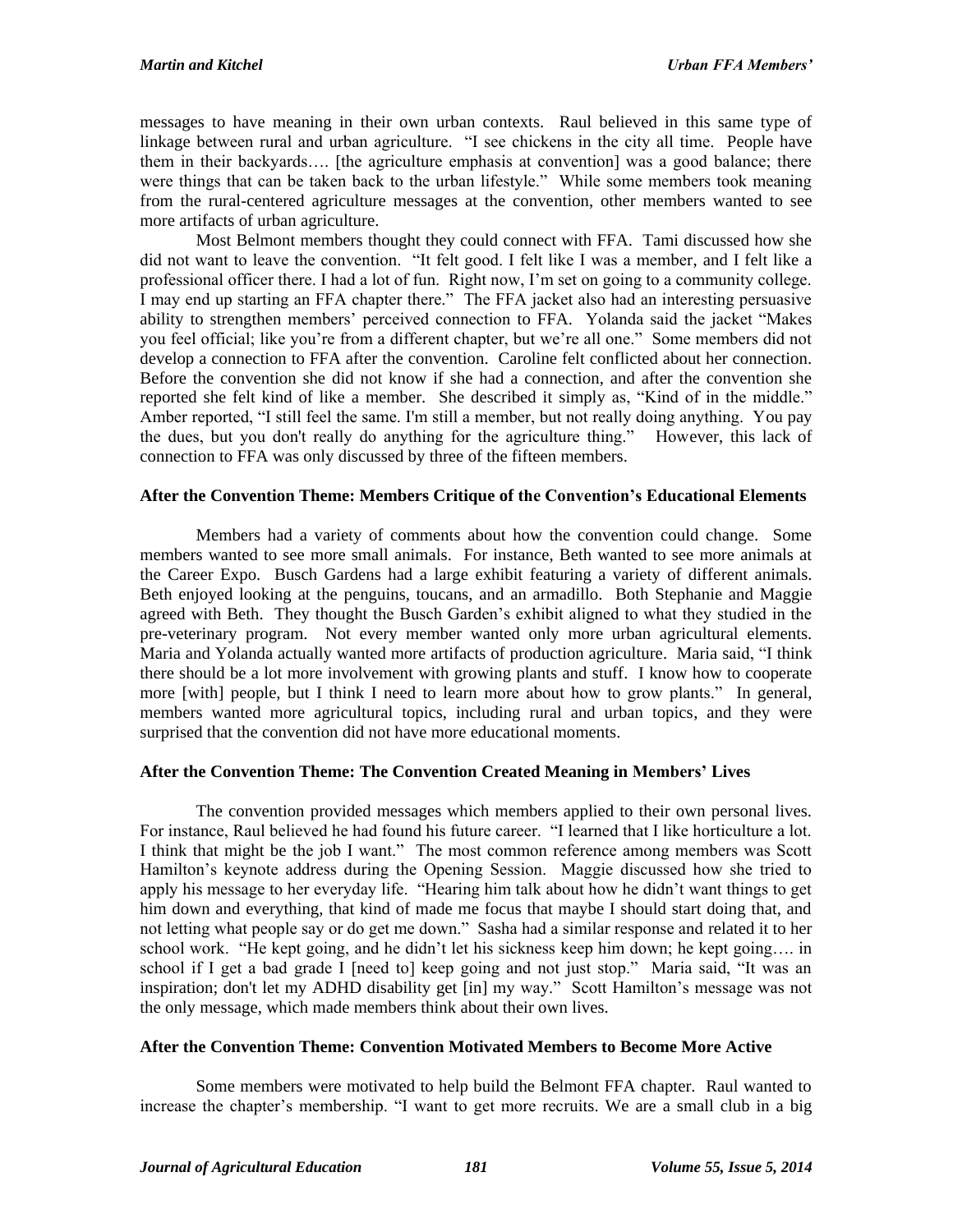school." Maggie had the same idea as Raul, and she had a plan to increase program awareness within the school. "[I would] probably expand more, like get us to do more things with the school. Maybe have a little program where we go and talk to classes about what FFA is, and what pre-vet is because a lot of the kids don't really know." Other members were more interested in working within the chapter to improve their local community. Tami said, "I think we should get a little more involved in community services and help other people as much as we can, probably growing our own garden maybe." Sally explained, "We could do stuff at the school that may be able to bleed over [in]to the community. We have access to horticulture here, and they could grow stuff, and we could package it, and we could do community service stuff." Other members echoed all of these comments when they were discussing the homeless Louisiana FFA member. Community service activities, which helped the homeless and food insecure, were one way the group perceived their chapter could build community connections.

# **Conclusions, Recommendations, and Implications**

This study had several limitations. We purposively selected an urban FFA chapter to investigate, and any applications to other urban FFA chapters and members are limited to the reader's ability to transfer the findings to his or her specific contexts. Also, the data focused primarily on interviews and focus groups sessions with adolescents, who tend to have shorter interviews compared to adults. Finally, the participants of this study were willing and eager to experience the organizational culture of FFA. This final section was arranged with conclusions, recommendations, and implications for each research question.

# **Research Question One: Negotiating Connection (or Lack Thereof) before Convention**

The junior year members' lack of FFA organizational culture awareness hampered their ability to find connections to FFA. Research of diverse FFA members also indicated that diverse agriculture students lacked information and roles models in FFA (LaVergne, Larke, Elbert, & Jones, 2011). Junior year members could not readily identify with the rural nature or the leadership possibilities within the organization (Phipps, Osborne, Dyer, & Ball, 2008). Senior year members did have connections to FFA and were grounded in some of the elements of its organizational culture; however, their lack of experience in FFA limited their conceptualizations. This limited viewpoint could did have some positive attributes. The members did not experience negative FFA stereotypes (Hoover & Scanlon, 1991; Phelps, Henry, & Bird, 2012); they were not put-off by rural-centered topics of FFA (Martin & Kitchel, 2013) nor were they intimidated by the overall white membership of FFA (Lawrence, Rayfield, Moore, & Outley, 2013). These conclusions seemed to counter the findings of other organizational culture studies (e.g., Maier, 1999; Simpson, 1998) as these members were willing to become active in FFA.

However, these conclusions need to be understood in the context of the Belmont FFA members who attended the National FFA Convention. These members wanted to attend the FFA convention and were eager to imagine themselves as members in FFA. We cannot ascertain the perceptions of the Belmont agriculture students who did not want to go to convention. Furthermore, the demographics of the members who attended the convention were predominantly Caucasian, which did not reflect the predominantly African-American population of the Belmont agriculture program and school. We are not placing judgment on the recruitment strategies of the Belmont FFA advisors nor are we arguing that FFA only attracts Caucasian members to participate; nonetheless, the conclusions of this study need to be understood with the context of the members who attended the convention.

The requirement of all students enrolled in horticulture and veterinary science to pay FFA dues circumvented the problem of urban agriculture students not joining FFA because of a possible lack of fit into the organizational culture (Borden et al., 2005; HFRP, 2004); yet, the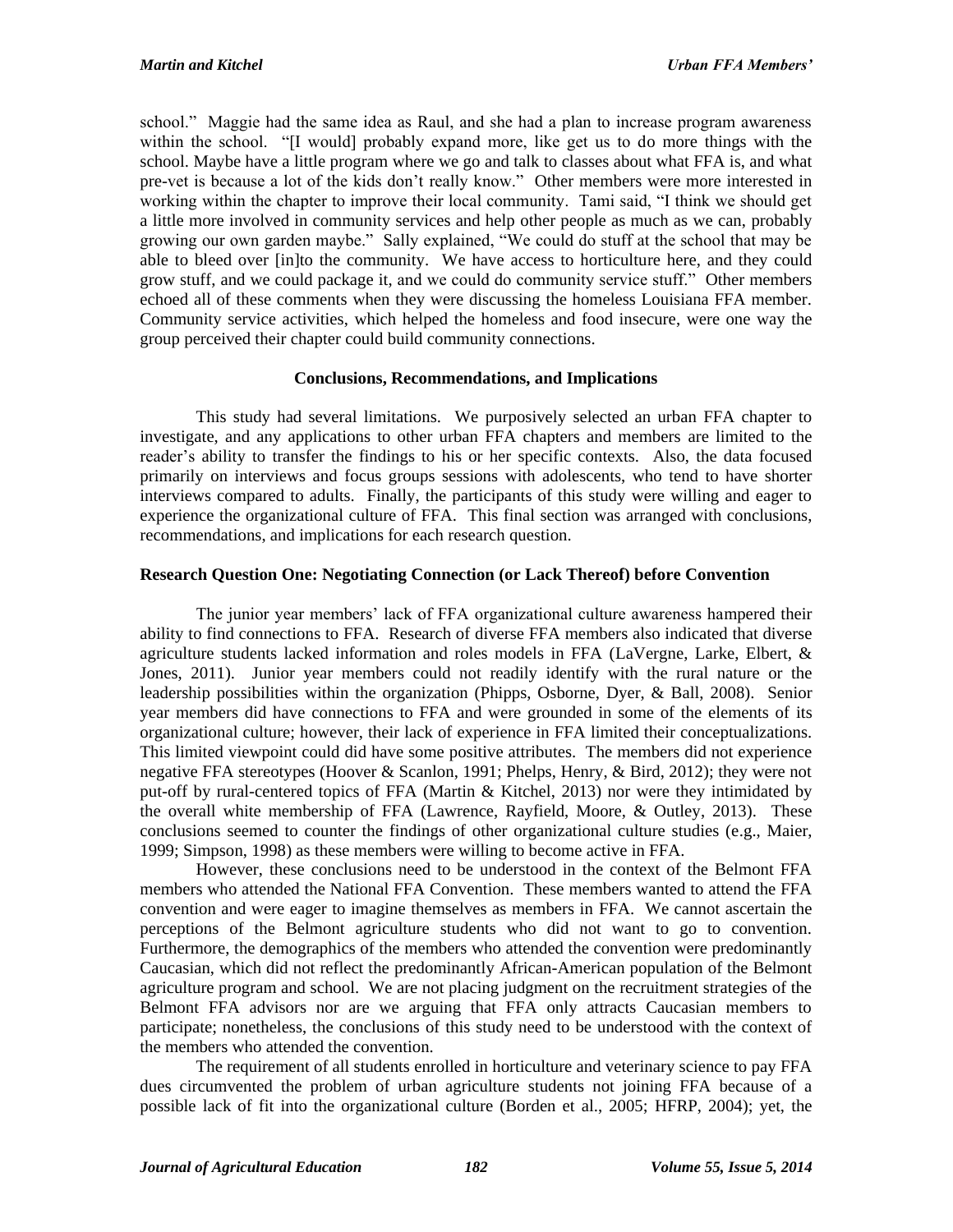problem of members connecting within FFA remained. The Belmont FFA members needed more information to solidify their connection (LaVergne et al., 2011; Roberts, Hall, Briers, Gill, Shinn, Larke, & Jaure, 2009). Nonetheless, the FFA membership requirement led to complex issues with members' sense of connection to the organization. The members crafted a niche for themselves with what they perceived as the organizational culture of FFA. They framed their experience through the Belmont FFA chapter. Schein (2010) would have referred to the Belmont FFA chapter as a subculture within the larger organizational culture of the FFA Organization.

We recommend recruiting more urban agriculture students to become active FFA members. The development of a strong local chapter identity would help urban members find ways to become more active. Teacher educators and FFA leaders need to find ways to help local urban FFA advisors develop unique chapter identities. Local advisors as well as state association and national organization leaders need to develop and market introductory FFA programs and activities that help urban agriculture students develop a clear connection to FFA. Urban FFA members will not be able to reap the full benefits of FFA membership if they do not understand the potential benefits of involvement or do not have programs and activities designed for their context. Researchers can help this process by conducting studies leading to pinpointing the programmatic needs of urban and diverse FFA members.

# **Research Question Two: Members Experiences at Convention**

Some Belmont FFA members identified the artifacts at the convention as rural in nature, which aligned to the historical design of FFA (Martin & Kitchel, 2013). Most of the Belmont FFA members were not put-off by the lack of urban agriculture artifacts. The ruralness and mainly white FFA members of the convention created a sense of curiosity, nervousness, and wanting among some members. However, they did not talk about negative stereotypes of rural FFA members (Hoover & Scanlon, 1991; Phelps, Henry, & Bird, 2012) and agriculture (Jones & Bowen, 1998; Talbert & Larke, 1995; Warren & Alston, 2007). Some of the other Belmont FFA members were not as enthusiastic about the rural themes. They recognized a lack of urban agriculture topics (LaVergne, Jones, Elbert,  $\&$  Larke, 2012). The members appreciated the differences; yet, they were nervous about their own urban identity. Nonetheless, most of the members appreciated the meaning behind these messages of personal development and community service. These members viewed the rural agriculture topics as the context for the more relatable messages of personal development and community service of FFA (Anderson & Kim; 2009; Roberts et al., 2009).

The members discussed how they identified with the organizational culture of FFA displayed at the convention, especially the espoused beliefs and values of personal development and community, which they identified at the convention. Therefore, urban FFA members may develop greater connections to FFA if they participate in more programs focusing on personal development and community service. From a practical perspective, some of the espoused educational purposes of the convention may not be fully realized. For example, the Belmont FFA members struggled to engage with both the exhibitors and other FFA members. This struggle could partly be attributed to the cultural differences between the predominantly rural artifacts and people at convention and urban Belmont FFA members.

We recommend advisors explicitly prepare their students for their time at the convention. Advisors should not assume students know why they are at a convention or how to engage in convention activities. Given the lack of FFA experiences and connections prior to the convention, this issue could be exacerbated with urban FFA members. We also recommend the National FFA Organization incorporate more urban agriculture topics at convention meetings. While the Belmont members appreciated the rural topics, some still wanted to see more urban agriculture exhibits.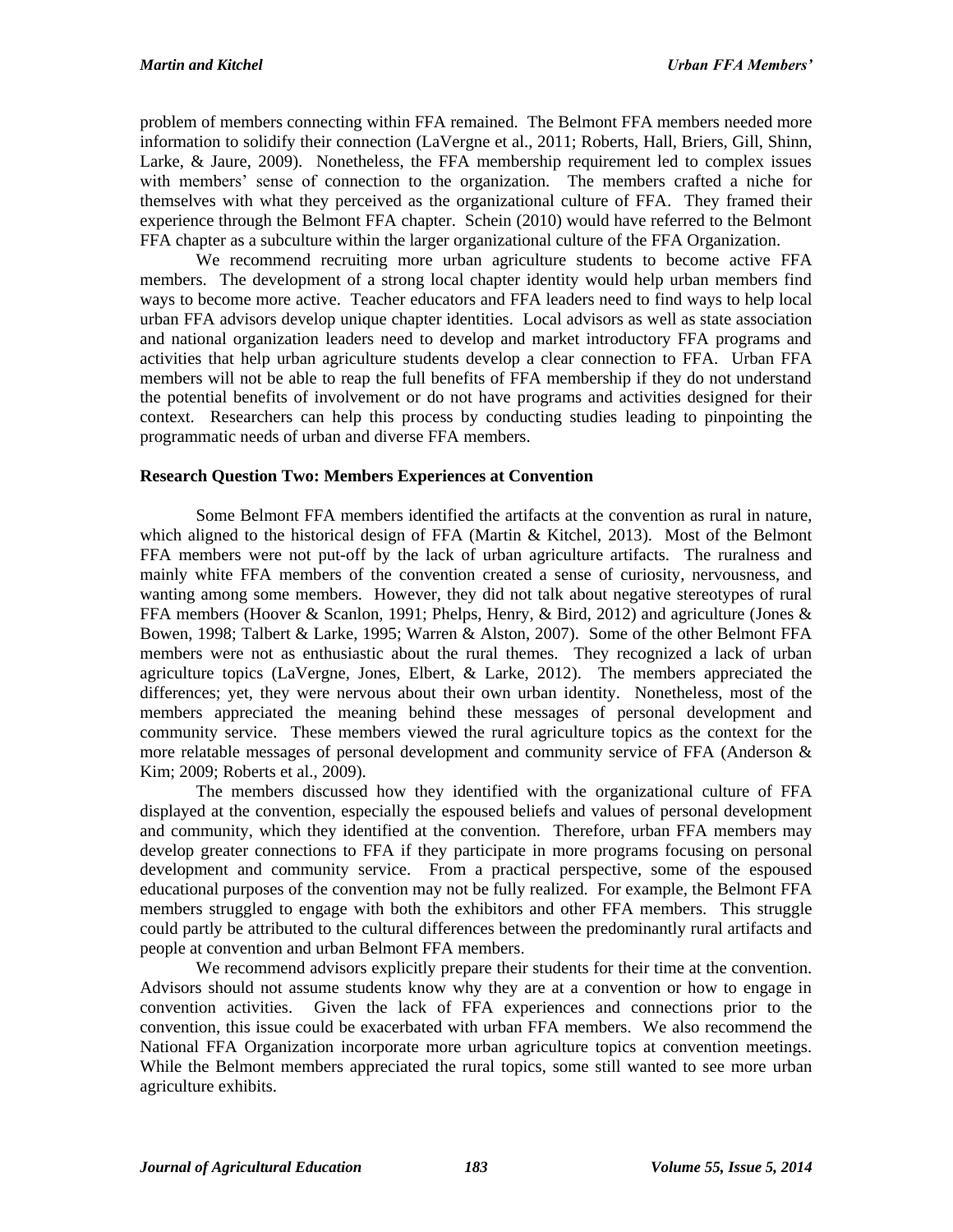#### **Research Question Three: Negotiating Connections to FFA after the Convention**

The following conclusions must once again be understood in the context of the Belmont FFA members who attended the convention. These members were willing and eager to experience the organizational culture of FFA and were searching for their identity in the organization. Many of these Belmont FFA members found connections to FFA soon after the convention. Most members perceived that they belonged in the organization. We must note that a few of the members did not develop a personal connection to FFA during convention; however, they were still positive about their experiences. We do not want to minimize their inability to really connect with FFA at convention. These members were not necessarily put off or discouraged by what they experienced at convention; they just did not become motivated to find their niche in FFA. The rural organizational culture (Martin & Kitchel, 2013) presented at the National FFA Convention was not a major barrier. They did not express negative perceptions of FFA members (Hoover & Scanlon, 1991; Phelps, Henry, & Bird, 2012) and agriculture (Jones & Bowen, 1998; Talbert & Larke, 1995). Some members even tried to tie the rural messages to their urban context. Their efforts are rather extraordinary according to traditional research on youth organizations, which indicates that organizations need to meet the cultural needs of youth before they will become involved (Borden et al., 2005; HFRP, 2004; Larson, 1994). Most of the Belmont FFA members were willing to work within the agricultural context of FFA because they agreed with the values of the organization. These values provided a cultural link for these members (Larson, 1994).

Many of the Belmont FFA Members were able to find their own meaning in the rural artifacts, beliefs, and values of FFA. These members did not need an outside intervention program to motivate them to participate in FFA (Roberts et al., 2009). They found enough connections in the local chapter to motivate them to experience FFA. This finding implies FFA advisors can build diverse, urban FFA chapters (Brown & Kelsey, 2013; Martin & Kitchel, 2014) with effective training on how to manage multicultural classrooms (Vincent, Killingsworth, & Torres, 2012; Vincent, Kirby, Deeds, & Faulkner, 2014). The Belmont FFA members who easily identified with the organizational culture of FFA after the National FFA Convention were resilient and exhibited an understanding of their own culture. Nonetheless, while the experiences of these students seem to indicate that urban FFA advisors have opportunities to develop active urban FFA members; the context of the members who attended may have positively skewed these conclusions.

Researchers need to examine the perceptions of urban agriculture students who are not active FFA members or not wanting to be active FFA members. The perceptions and attitudes of these students were not examined in this study. Some studies have examined the perceptions of whole classrooms or programs urban agriculture students towards FFA (e.g., Martin & Kitchel, 2014); yet, few studies have explored these perceptions beyond surveys. If agriculture students are not eager to be active members in FFA because of the organizational culture of FFA, then this would be a barrier that still needs to be examined. The relatively few minority members who choose to attend the convention from the very diverse membership of the Belmont FFA chapter highlight the complexity of this issue. Some of these issues were brought forward in this study, such as the lack of FFA members of color at convention, which was similarly echoed in other studies (LaVergne et al., 2011; Roberts et al., 2009). While the students of color from the Belmont FFA chapter recognized this issue and did not view it as a barrier to their participation in FFA, it was still identified and may be a barrier for other urban agriculture students who are not as eager to be involved in FFA.

We also recommend the National FFA Organization provide more explicit educational moments regarding agriculture at the convention. The convention does feature educational tours (FFA, 2014c); however, these activities are typically off-site. The members said they wanted to actually learn about agriculture as much as they wanted to be motivated. We also recommend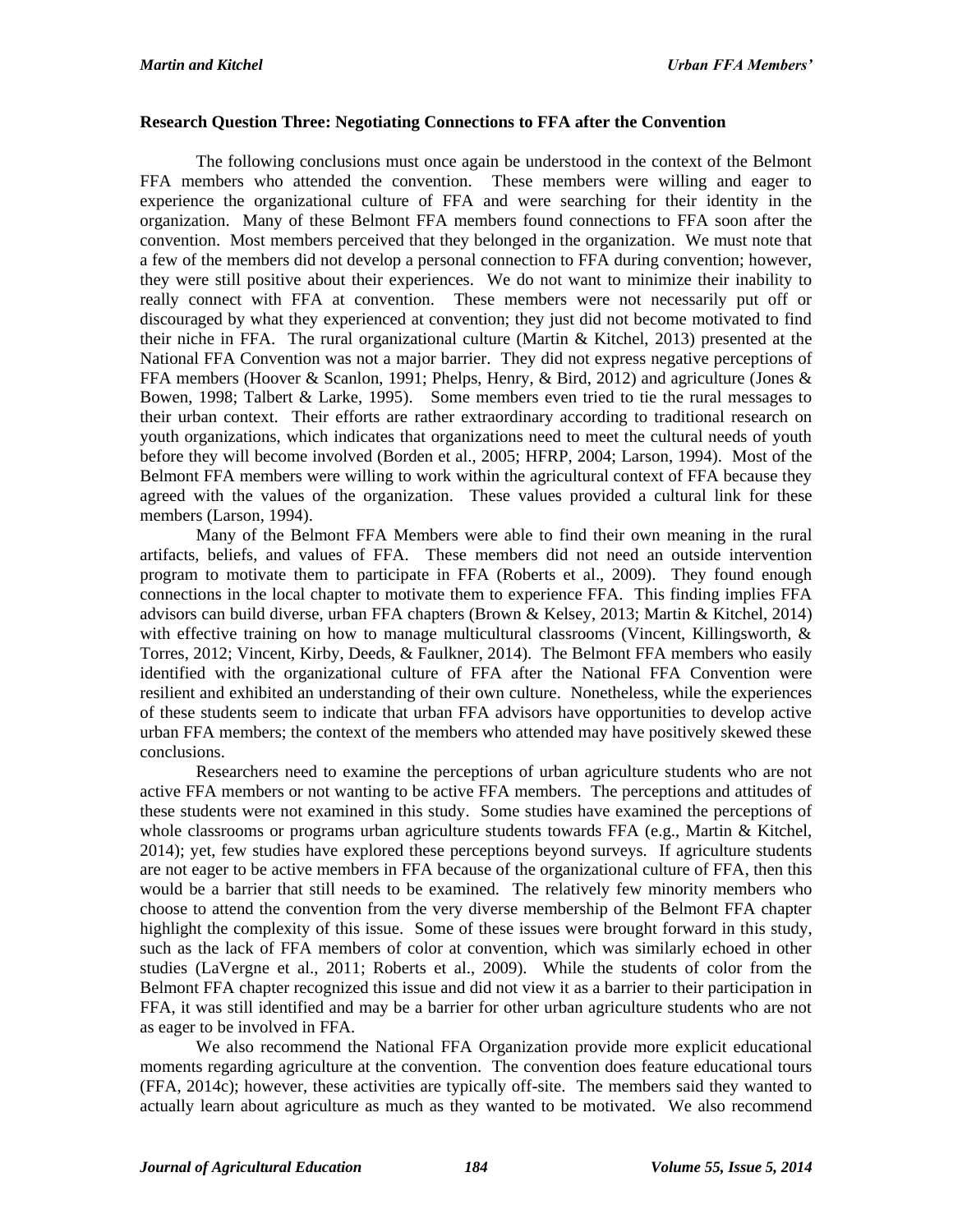research on the topic of urban FFA advisors. Urban FFA advisors and agriculture teachers face unique challenges and opportunities compared to their rural counterparts (Bird, Tummons, Martin, & Henry, 2013; Cano & Moore, 2010; Esters & Bowen, 2005; Soloninka, 2003; Talbert & Edwin, 2008). Previous research has highlighted some of these points (e.g., Warner  $\&$ Washburn, 2009); however, more research is needed to explore this phenomenon.

## **Summary**

This research focused on the urban FFA members' experiences of the organizational culture on display at the National FFA Convention. While some emergent issues may also affect rural FFA members (e.g., the problems with searching for autographs and free items at the Career Expo), some issues were solely related to the urban members of the study. The members of Belmont FFA did not generally perceive their experiences at the National FFA Convention as a barrier to their involvement in FFA. Most were positive towards many of the FFA artifacts at the convention, which included: wearing the FFA jacket; ruralness of the other FFA members; rural nature of the messages at the Career Expo and Opening Session; and the FFA pageantry displayed the opening session. The members' positive feelings towards these artifacts are important because we had identified these as possible barriers for urban members. The Belmont FFA members also agreed with what they interpreted to be the beliefs and values of FFA: personal and community development. They wanted to partake in FFA activities focused on these beliefs and values.

The rural nature of FFA (Martin & Kitchel, 2013) was displayed at the National FFA Convention. Findings from studies on youth organizations suggested the ruralness of FFA would not appeal to urban youth and would create disconnects with urban students (Borden et al., 2005; HFRP, 2004; Herrera & Arbreton, 2003). We argued the rural nature of the convention was a taken-for-granted feature of the convention. However, the Belmont FFA members actually enjoyed and tried to connect with the rural themes they witnessed at the convention. The members wanted to learn more about agriculture practiced in rural communities. They also tried to connect their experiences in urban agriculture with the rural agriculture themes presented at convention. While this finding was surprising, we must reiterate that these members were excited about going to the National FFA Convention and may have been more willing to work within the culture of FFA.

The Belmont FFA members found that their values fit in with the mission and motto of the FFA to develop youth and serve communities (FFA, 2014d). Many of the members sought to find a fit in the rural organizational culture of FFA so they could be part of the personal development and community development activities the organization offered. The ability of these FFA members to look beyond the rural FFA artifacts and identify with the beliefs and values of the organization demonstrated the power of FFA's organizational culture (Richard, McMillon-Capehart, Bhuian, & Taylor, 2009; Schein, 2010). This finding has importance for urban youth organizers and leaders. Urban students have unique cultural needs that must be addressed (Kwon, 2006; Larson, 1994); however, cultural differences can be overcome if the students are eager and organizational leaders help them find their fit into the organization. If the experiences of the Belmont FFA members are transferable to other urban FFA chapters, then the National FFA Organization can reach out to more diverse audiences (FFA, 2014a) and meet the demands of the ever-changing American society (Moule, 2011).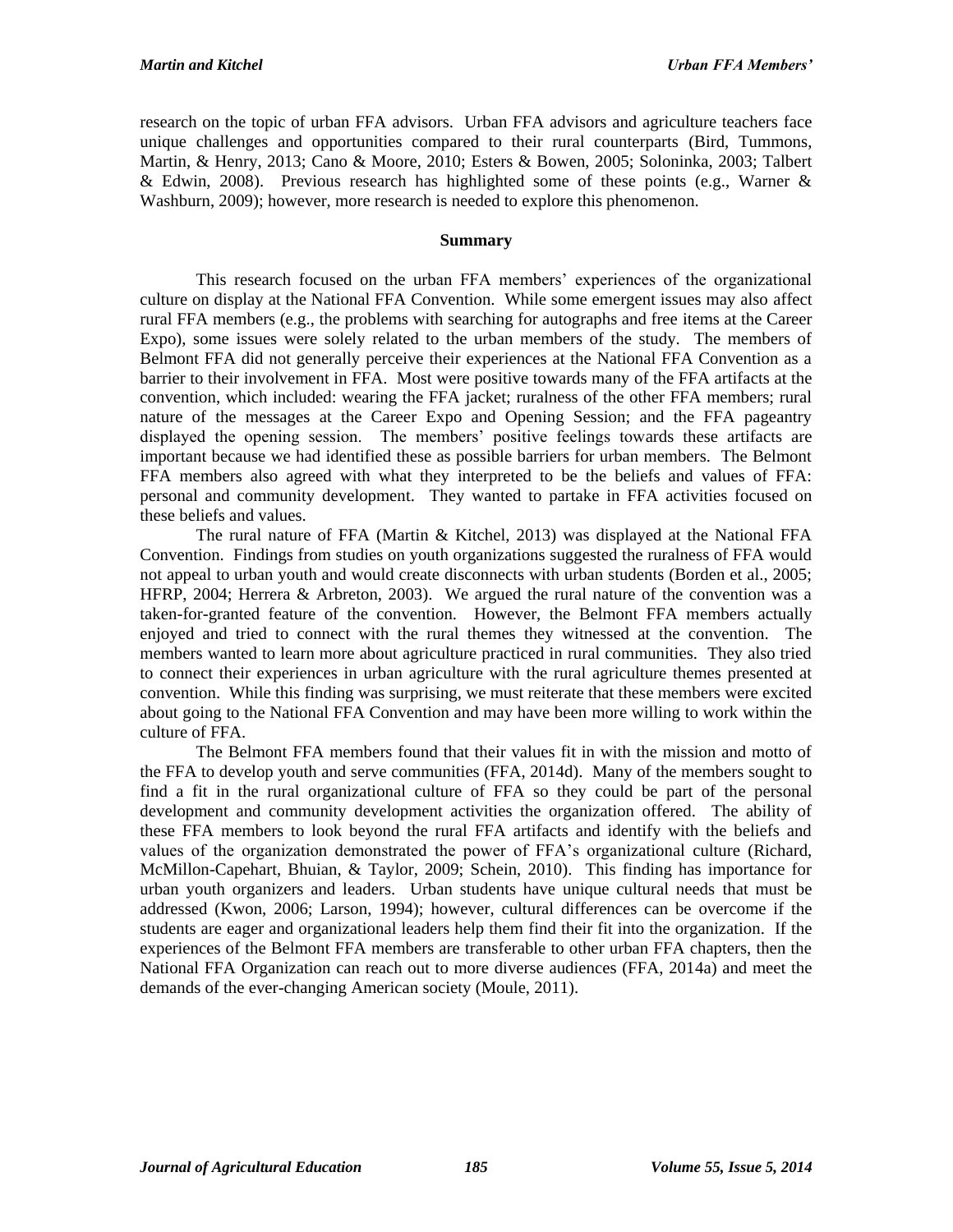## **References**

- Anderson, J. C., II & Kim, E. (2009). Youth leadership development: Perceptions and preferences of urban students enrolled in a comprehensive agriculture program. *Journal of Agricultural Education, 50*(1), 8-20. doi: 10.5032/jae.2009.01008
- Bird, W. A., Tummons, J. T., Martin, M. J., & Henry, A. (2013). Engaging students in constructive youth-adult relationships: A case study of urban school-based agriculture students and positive adult mentors. *Journal of Agricultural Education, 54*(2), 29-43. doi: 10.5032/jae.2013.02029
- Borden, L. M., Perkins, D. F., Villarruel, F. A., & Stone, M. R. (2005). To participate or not to participate: That is the question. *New Directions for Youth Development, 105*, 33-49.
- Brown, N. R., & Kelsey, K. D. (2013). Sidewalks and city streets: A model for vibrant agricultural education in urban American communities. *Journal of Agricultural Education, 54*(2), 57-69. doi: 10.5032/jae.2013.02057
- Cano, J., & Moore, E. A. (2010). Preparing teachers for diverse audiences. In R. M.

Torres, T. Kitchel, & A. L. Ball (Eds.), *Preparing and advancing teachers of agriculture education* (pp. 257-267). Columbus, OH: Curriculum Materials Service, The Ohio State University.

- Carney, T. F. (1990)*. Collaboration inquiry methodology.* Windsor, Ontario*:* University of Windsor, Division for Instructional Development.
- Doerfert, D. L. (Ed.) (2011). *National research agenda: American Association for Agricultural Education's research priority areas for 2011-2015*. Lubbock, TX: Texas Tech University, Department of Agricultural Education and Communications.
- Emerson, R. M., Fretz, R. I., & Shaw, L. L. (1995). *Writing ethnographic fieldnotes*. Chicago, IL: University of Chicago Press.
- Esters, L. T., & Bowen, B. E. (2005). Factors influencing career choices of urban agricultural education students. *Journal of Agricultural Education, 46*(2), 24-35. doi: 10.5032/jae.2005.02024
- Guba, E. G. & Lincoln, Y. S. (2005). Paradigmatic controversies, contradictions, and emerging confluences. In N.K. Denzin & Y.S. Lincoln (Eds.), *The sage handbook of qualitative research* (pp. 191-215). Thousand Oaks, CA: Sage Publications.
- Harvard Family Research Project. (2004). Moving beyond the barriers: Attracting and sustaining youth participation in out-of-school time programs. *Issues and opportunities in out-ofschool time evaluation, 6*, 1-16. Retrieved from www.hfrp.org
- Herrera, C., & Abreton, A. J. A. (2003). *Increasing opportunities for older youth in after-school programs. A report on the experiences of Boys & girls Clubs in Boston and New York City*. Philadelphia: Public and Private Ventures. Retrieved from www.ppv.org/ppv/publications/assets/146\_publication.pdf
- Hofstede, G., Neuijen, B., Ohayv, D. D., & Sanders, G. (1990). Measuring organizational culture: A qualitative study across twenty cases. *Administrative Science Quarterly, 35*(2), 286- 316.
- Hoover, T. S., & Scanlon, D. C. (1991). Enrollment issues in agricultural education programs and FFA membership. *Journal of Agricultural Education, 32*(4), 2-10. doi: 10.5032/jae.1991.04002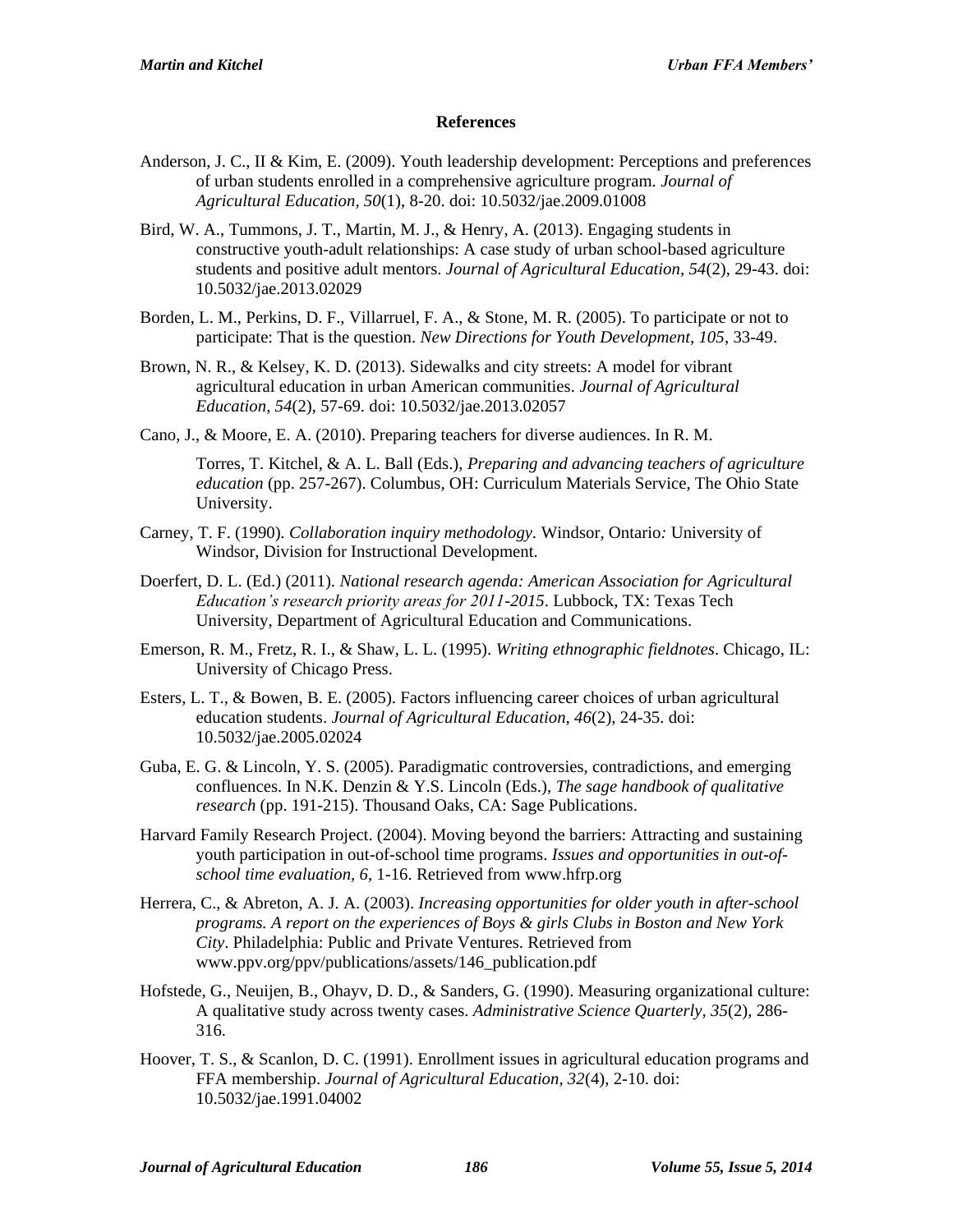- Jones, K. R., & Bowen, B. E. (1998). Influence of student and school factors on African-American enrollment in agricultural science courses. *Journal of Agricultural Education, 39*(2), 39-49. doi: 10.5032/jae.1998.02039
- Krueger, R. A. (1994). *Focus groups: A practical guide for applied research*. Thousand Oaks, CA: Sage Publications.
- Kvale, S. (1996). *Interviews: An introduction to qualitative research interviewing*. Thousand Oaks, CA: Sage Publications.
- Kwon, S. A. (2006). Youth of color organizing for juvenile justice. In S. Ginwart, P. Noguera, & J. Cammarota (Eds.), *Beyond resistance! Youth activism and community change: New democracy possibilities for practice and policy for America's youth* (pp. 215-228). New York: Routledge.
- Larson, R. W. (1994). Youth organizations, hobbies, and sports as developmental contexts. In R. K. Silbereisen & E. Todt (Eds.), *Adolescence in context: The interplay of family, school, peers, and work in adjustment* (pp. 46-65). New York, NY: Springler-Verlag.
- LaVergne, D. D., Larke, A. Jr., Elbert, C. D., & Jones, W. A. (2011). The benefits and barriers toward diversity inclusion regarding agricultural science teachers in Texas secondary agricultural education programs. *Journal of Agricultural Education, 52*(2), 140-150. doi: 10.5032/jae.2011.02140
- LaVergne, D. D., Jones, W. A., Elbert, C. D., & Larke, A., Jr. (2012). The effect of teacher demographic and personal characteristics on perceptions of diversity inclusion in agricultural education programs. *Journal of Agricultural Education, 53*(3), 84-97. doi: 10.5032/jae.2012.03084
- Lawrence, S., Rayfield, J., Moore, L. L., & Outley, C. (2013). An analysis of FFA chapter demographics as compared to schools and communities. *Journal of Agricultural Education, 54*(1), 207-219. doi: 10.5032/jae.2013.01207
- Maier, M. (1999). On the gendered substructure of the organization. Dimensions and dilemmas of corporate masculinity. In G. N. Powell (Ed.), *Handbook of gender and work* (pp. 69-93). Thousand Oaks, CA: Sage Publications.
- Martin, M. J., & Kitchel, T. (2013). Agrarianism: An ideology of the National FFA Organization. *Journal of Agricultural Education, 54*(3), 28-40. doi: 10.5032/jae.2013.03028
- Martin, M. J., & Kitchel, T. (2014). Barriers to participation in the National FFA Organization according to urban agriculture students. *Journal of Agricultural Education, 55*(1), 120- 133. doi: 10.5032/jae.2014.01120
- Miner, P. (2003). *Blue jackets, gold stands: 75 years of living the FFA legacy*. Evansville, IN: M. T. Publishing.
- Moule, J. (2011). *Cultural competence: A primer for educators*. Belmont, CA: Thomson/Wadsworth.
- National FFA Organization. (2014a). *Diversity and inclusion: Mission and vision*. National FFA Organization. Retrieved from https://www.ffa.org/about/NationalFFA/diversity\_and\_inclusion/Pages/default.aspx
- National FFA Organization. (2014b). *Feeding the world: Starting at home*. National FFA Organization. Retrieved from https://www.ffa.org/fowsah/index.html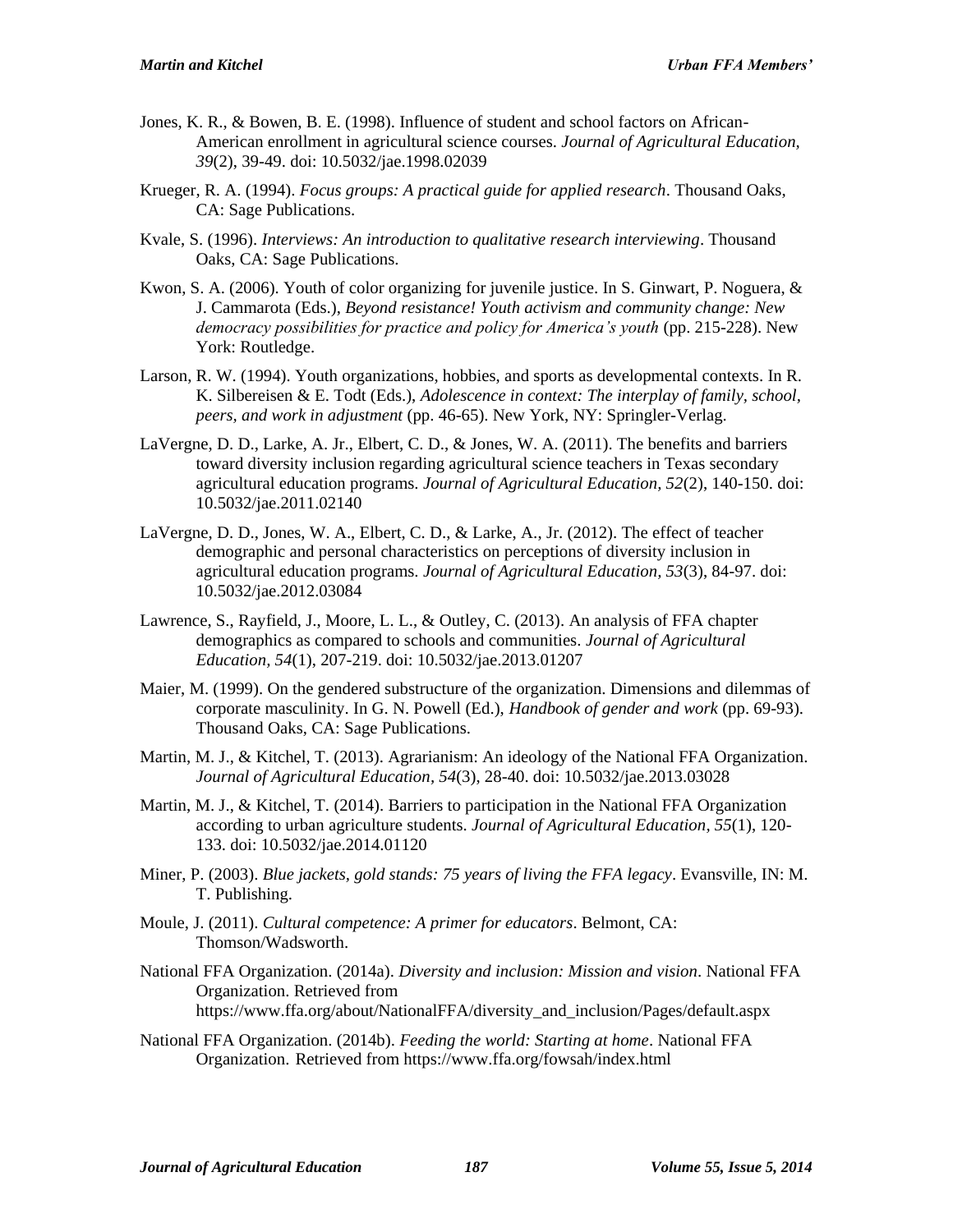- National FFA Organization. (2014c). *National FFA convention and expo*. National FFA Organization. Retrieved from https://www.ffa.org/Events/conventionandexpo/Pages/default.aspx
- National FFA Organization. (2014d). *The official FFA manual*. National FFA Organization. Retrieved from https://www.ffa.org/About/WhoWeAre/Pages/The-Official-FFA-Manual.aspx
- Ott, J. S. (1989). *The organizational culture perspective*. Chicago, IL: The Dorsey Press.
- Pettigrew, A. M. (1979). On studying organizational culture. *Administrative Science Quarterly, 24*(4), 570-581.
- Phelps, K., Henry, A. L., & Bird, W. A. (2012). Factors influencing or discouraging secondary school students' FFA participation. *Journal of Agricultural Education, 53*(2), 70-86. doi: 10.5032/jae.2012.02070
- Phillips, D. C., & Burbules, N. C. (2000). *Postpositivism and educational research*. Lanham, MD: Rowman & Littlefield.
- Phipps, L. J., Osborne, E. W., Dyer, J. E., & Ball, A. (2008). *Handbook on agricultural education in public schools*. Clifton Park, NY: Thomson Delmar Learning.
- Richard, O. C., McMillon-Capehart, A., Bhuian, S. N., & Taylor, E. C. (2009). Antecedents and consequences of psychological contracts: Does organizational culture really matter? *Journal of Business Research, 62*(5), 818-825. doi: 10.1016/j.busres.2008.04.001
- Roberts, T. G., Hall, J. T., Briers, G. E., Gill, E., Shinn, G. C., Larke, A. Jr., & Jaure, P. (2009). Engaging Hispanic students in agricultural education and the FFA: A 3 year case study. *Journal of Agricultural Education, 50*(3), 69-80. doi: 10.5032/jae.2009.03069
- Saldaña, J. (2013). *The coding manual for qualitative researchers*. Thousand Oaks, CA: Sage Publications.
- Schein, E. H. (1990). Organizational culture. *American Psychologist, 45*(2), 109-119.
- Schein, E. H. (2003). *DEC is dead; Long live DEC*. San Francisco, CA: Berrett/Kohler.
- Schein, E. H. (2010). *Organizational culture and leadership*. San Francisco, CA: Jossey-Bass.
- Simpson, R. (1998). Presentism, power, and organizational change: Long hours as a career barrier and the impact on the working lives of women managers. *British Journal of Management, 9*, S37-S50.
- Soloninka, J. W. (2003). *Accommodation in an urban agriculture education program in Ohio: A case study* (Doctoral dissertation). Retrieved from http://etd.ohiolink.edu/view.cgi?acc\_num=osu1070283391
- Talbert, B. A., & Edwin, J. (2008). Preparation of agricultural education students to work with diverse populations. *Journal of Agricultural Education, 49*(1), 51-60. doi: 10.5032/jae.2008.01051
- Talbert, B. A., & Larke, A. (1995). Factors influencing minority and non-minority students to enroll in an introductory agriscience course in Texas. *Journal of Agricultural Education, 36*(1), 38-45. doi: 10.5032/jae.1995.01038
- Vianen, A. E. M., & Fischer, A. (2002). Illuminating the glass ceiling: The role of organizational culture preferences. *Journal of Occupational and Organizational Psychology, 75*, 315- 337.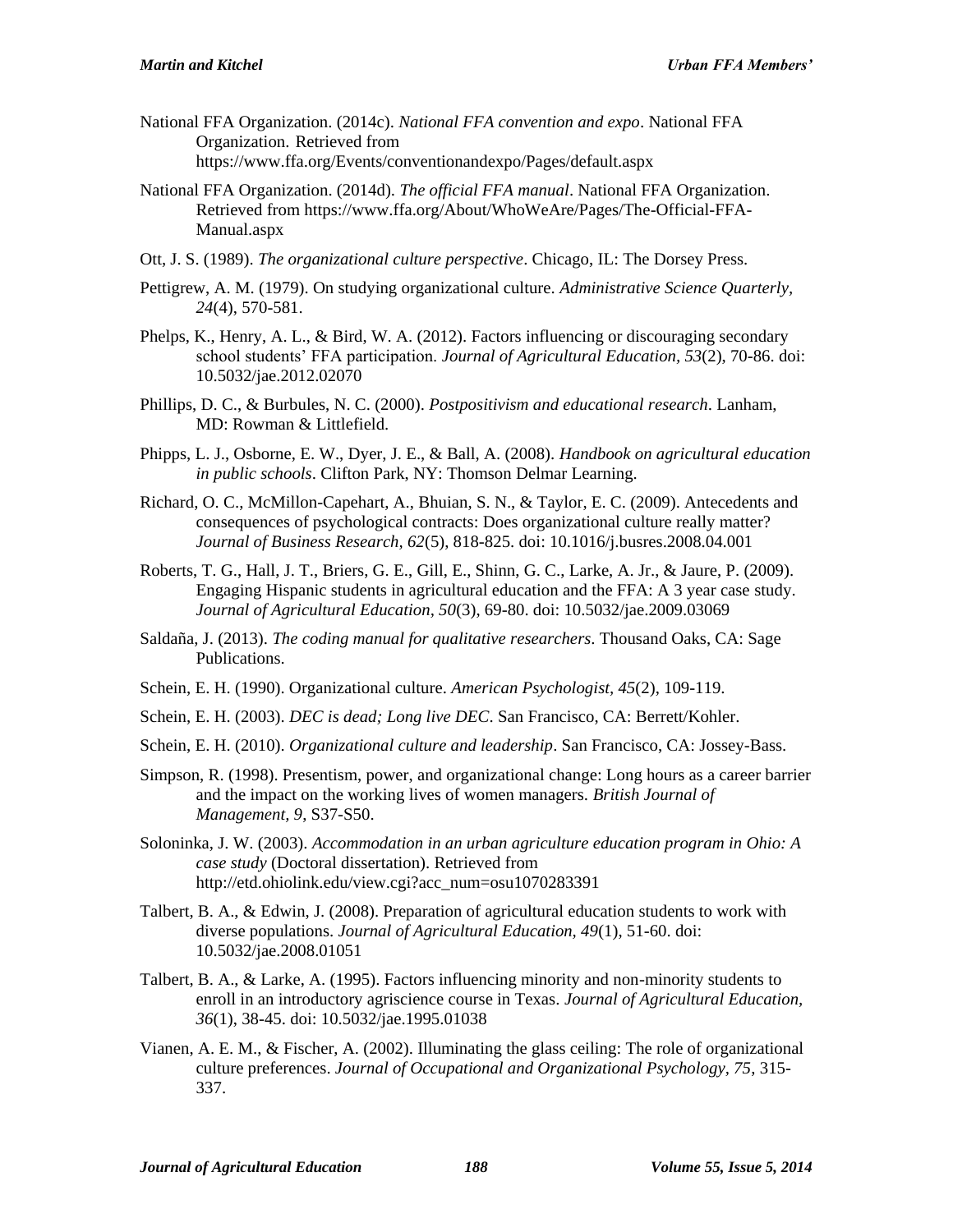- Vincent, S. K., Killingsworth, J. L., & Torres, R. M. (2012). Multicultural teaching concerns: A comparison between disciplines at the secondary pre-service level. *Journal of Agricultural Education, 53*(4), 171-186. doi: 10.5032/jae.2012.04171
- Vincent, S. K., Kirby, A. T., Deeds, J. P., & Faulkner, P. E. (2014). The evaluation of multicultural teaching concerns among pre-service teachers in the South. *Journal of Agricultural Education, 55*(1), 152-166. doi: 10.5032/jae.2014.01152
- Warner, W. J., & Washburn, S. G. (2009). Issues facing urban agriscience teachers: A delphi study. *Journal of Agricultural Education, 50*(1), 105-115. doi: 10.5032/jae.2009.01105
- Warren, C. K., & Alston, A. J. (2007). An analysis of diversity inclusion in North Carolina secondary agricultural education programs. *Journal of Agricultural Education, 48*(2), 66- 78. doi: 10.5032/jae.2007.02066
- Yin, R. K. (2009). *Case study research: Design and methods*. Los Angeles, CA: Sage Publications.